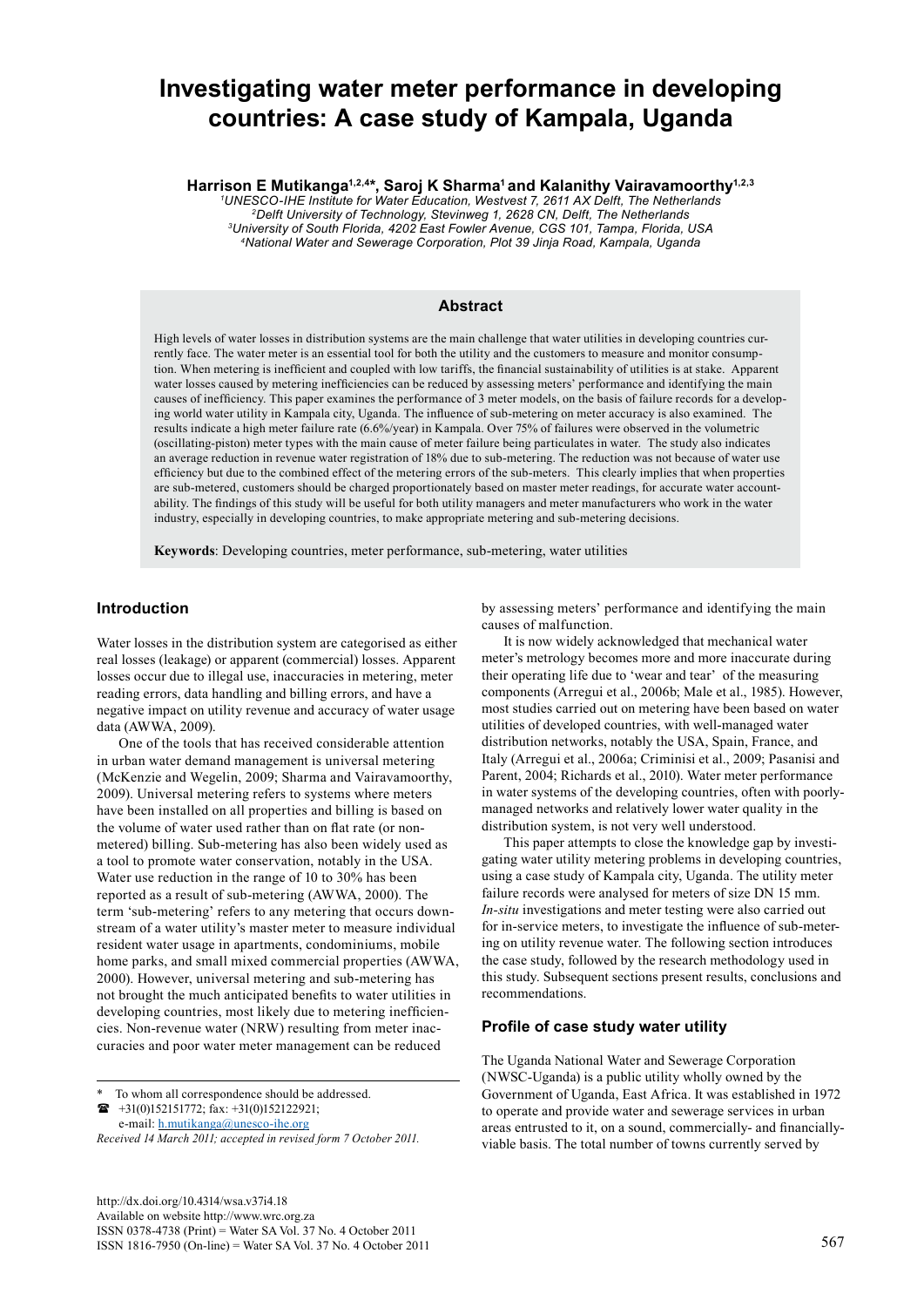the NWSC is 23, including the capital city of Kampala (MWE, 2010). This study focuses on the Kampala Water Distribution Network (KWDN).

The universal metering policy in NWSC-Uganda was initiated in the early 1990s, and today all of the customer service connections are metered. There were 153 994 metered water service connections in Kampala at the end of December 2010. The number of service connections with meters of size 15 mm is about 92% of the total service connections (or 141 675 service connections). These connections thus represent a sizeable investment for the utility and are mainly domestic users and small commercial customers. For this size of meters, there are 2 types of in-service meter models: velocity type or inferential meters (multi-jet and single-jet) and volumetric or displacement (oscillating-piston type) meters. Three meter models were examined in this study: the volumetric meter types (Model 1 and 2) from 2 different manufacturers and the multi-jet meter type (Model 3). Models 1 and 2 are the most dominant in the network and make up about 76% of all the small meters of size 15 mm; 24% are of the velocity type. Single-jet meters were not considered for this study as they have only recently been introduced ( $\approx$  1 year prior to the time of writing). The average age of the meters is about 10 years, with some meters being more than 20 years old. Until recently there was no proactive meter sampling, testing and replacement. Only reported stolen and vandalised customer meters were replaced. However, meter management has improved tremendously in the past 3 years (2007-2010) and essential meter testing equipment in the meter laboratory renewed. There are 2 meter test benches, one of which was 2 years old at the time of writing. The human resource personnel in the laboratory are well trained and headed by a graduate engineer. However, in light of the task at hand, the number of current meter management personnel (0.25 staff per 1 000 customer meters) is insufficient. There is a need for more manpower for enhanced meter management with more proactive meter sampling, testing and replacement.

The annual water delivered to the system during calendar year 2010 was 52 237 838 m<sup>3</sup>. The NRW for the year was estimated at  $40.9\%$  or 21 346 351 m<sup>3</sup>, with real and apparent losses estimated at 56% and 44% of NRW, respectively. The breakdown of apparent losses into its components can be found in Mutikanga et al. (2011). The amount of water unmeasured in Kampala by DN 15 mm meter sizes (both working and failed meters) was estimated at an average of 58 m<sup>3</sup>/meter-year. This is rather high compared to average figures of 19 to 49 m3 /meter-year reported for a study done on 2 water utilities in the USA (Male et al., 1985). Most pipes in the KWDN are over 50 years old and signs of corrosion are evident whenever bursts or leaks occur. Water supply is irregular in most parts of Kampala city and asset management practices are inadequate (Mutikanga et al., 2009).

# **Research methodology**

There are about 150 000 installed customer meters and 1.5 million users in Kampala city. Testing all of these meters and measuring consumption patterns can only be realised by defining and establishing representative samples.

The methodology used in this study for sampling and meter testing has been used by many researchers (Allander, 1996; Arregui et al., 2006a; Criminisi et al., 2009; Newman and Noss, 1982; Yee, 1999). The method for estimating weighted meter accuracy was adapted from Arregui et al. (2006a) and is summarised in Fig. 1. This methodology is



*Figure 1 Methodology for determining average weighted meter accuracy* 

used for small customer meters and is also applicable to large customers as long as each user's demand profile is assessed individually. The detailed description of the methodology (Fig. 1) and equipment used for data logging can be found in Mutikanga et al. (2011).

# **Sub-metering**

A sample of 8 sub-metered properties was selected from 4 operational zones (Administrative Branch Offices) in different parts of the KWDN to ensure a well-mixed homogeneous population that is representative of all sub-metered properties in the network. The properties were of varying sizes, with the smallest having 6 sub-meters and the largest 34 sub-meters (Table 2). The total number of sub-meters for the 8 properties was 137, comprised of 119 residential sub-meters and 18 sub-meters for the single commercial property (mainly supermarket and office blocks). The property references (Table 2) indicate actual network block maps where the properties are exactly located. The sub-meters examined in this study were of size DN 15 mm, while the master meters were of a variety of small sizes, DN 15 mm and DN 20 mm (Table 2). All of the in-service sub-meters investigated were of Class C and B multi-jet and positive displacement (piston-type meters). The distance between the master meter and the sub-meters varied from 0.5 m to 15 m depending on the premises set-up.

To assess the impact of meter separation on meter accuracy, new monitoring master meters were installed (where nonexistent) in series with property sub-meters for the individual apartments, as indicated in Fig. 2.

 $M_T$  is the master meter and  $M_1$ ,  $M_2$ ,  $M_3$  and  $M_n$  are the in-service sub-meters for the individual property units from 1 to *n*. Weekly and monthly meter readings were taken for the master meter and the sub-meters for a period of 4 months. This was done after thorough investigations to eliminate any leaks, illegal use and meter by-pass between the master meter and the sub-meters. The difference between the initial and final readings for each of the meters was obtained and taken as the volume of water consumption through the meter. The total water consumption of all of the sub-meters for each of the properties was obtained and compared to the master meter consumption for the same time period. The total difference for all of the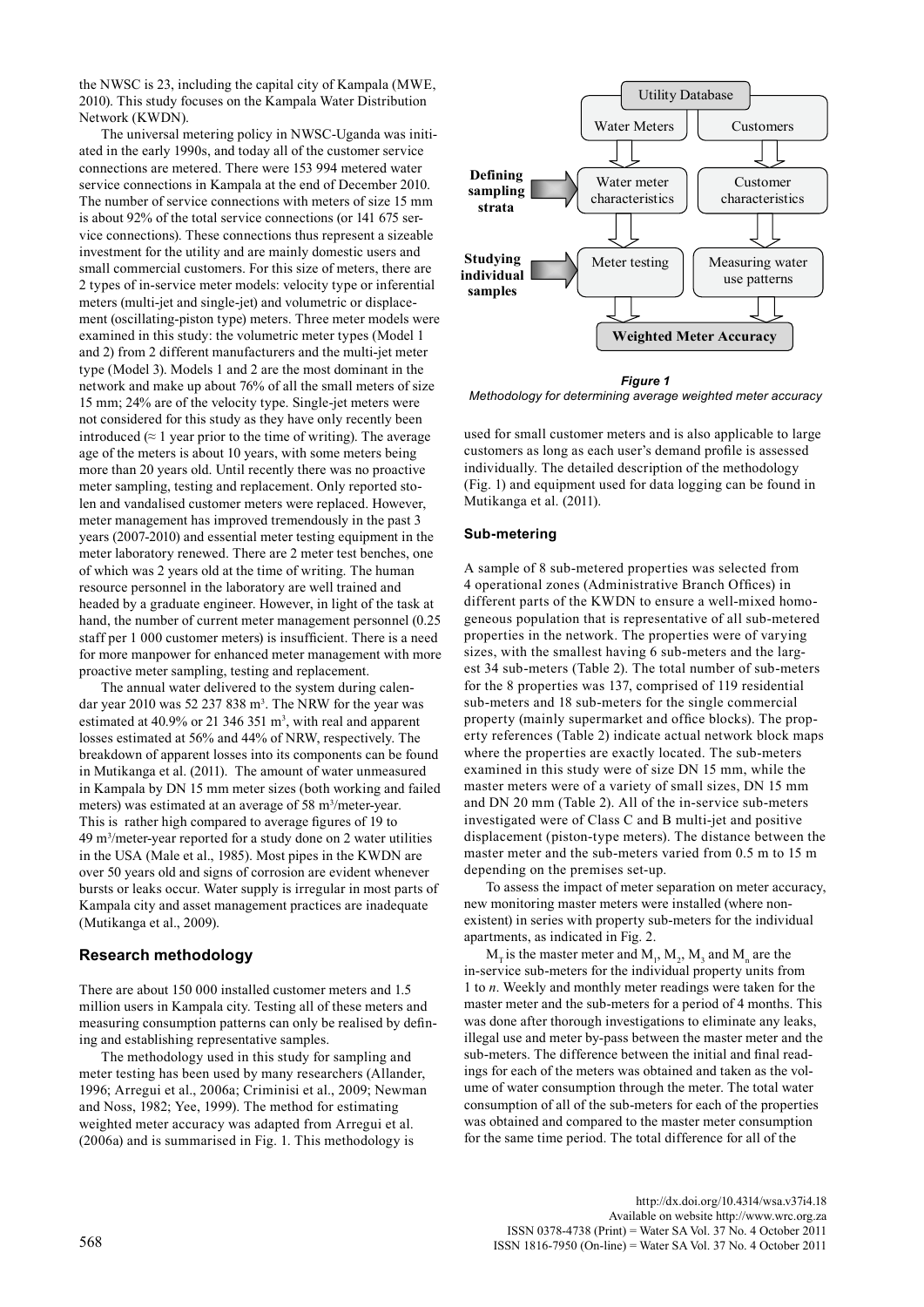

properties was obtained and expressed as a percentage of the master meter total volume; this was taken as the metering error due to sub-metering.

In order to understand the cause of the difference in registered consumption, the smallest property with 6 sub-meters was examined in detail. Meter accuracy tests for the master meter and sub-meters were carried out to determine their level of accuracy, using the utility's meter test-benches. The volumes that were registered by these meters were then corrected using the calculated individual meter errors in accordance with the water balance equation, Eq. (1). Thereafter the master meter and all of the sub-meters were replaced by highly accurate meters (Class D,  $Q_n = 1.0$  to 1.5 m<sup>3</sup>/h, size DN 15 mm) and the experiment was repeated to eliminate any influence of the meter age on the metering error.

$$
Q_{\text{master meter}} + Errors_{\text{master meter}}= \sum_{i=1}^{n} Q_{\text{consumer meter}} + \sum_{i=1}^{n} Errors_{\text{consumer meter}}
$$
(1)

where:

| $\mathcal{Q}_{\text{master meter}}$        | $=$ volume measured by the monitoring<br>master meter       |
|--------------------------------------------|-------------------------------------------------------------|
| $\mathit{Errors}_{\mathrm{master\ meter}}$ | $=$ errors of the master meter                              |
| $Q_{\text{consumer meter}}$                | $=$ volume measured by the sub-meters                       |
|                                            | $Errors_{\text{consumer meter}} =$ errors of the sub-meters |

Simultaneous customer demand profiling for the master meter and sub-meters was carried out to investigate whether customer demand patterns had an influence on the metering error due to sub-metering. Very accurate meters (Class D,  $Q_n = 1.0$  to 1.5 m3 /h, size DN 15 mm) equipped with data loggers were used for the *in-situ* measurements. Meter Class (A, B, C, D) refers to the ISO classification for water meters and indicates

the ability of the meter to measure low flows. Class D meters have the greatest ability to measure low flows and Class A have the least ability.

Pressure measurements were also carried out at the properties (using Hydreka Vistaplus pressure data loggers, type OCTC511LF/30) to investigate whether pressure differences also have an impact on the metering error due to submetering. To determine the effect of pressure on the metering error, the experiment was carried out using Class D meters for the master meter and sub-meters under different residual pressures (5 m and 20 m) at the master meter point. Pressures were increased by isolating some parts of the network (shutting off supply) in collaboration with the utility's water supply department.

# Laboratory studies

#### *Water meter testing*

The metrological requirements for any type of water meter are given by the mean of 4 flow rates (European Commission, 2007; ISO, 2005). These are indicated on the standard meter error curve in Fig. 3, clearly indicating the minimum flow rate (*Q1*), transitional flow rate (*Q2*), permanent flow rate (*Q3*) or nominal flow rate (ISO 4064:1993; ISO, 1993) and the overload flow rate (*Q4)* or maximum flow rate (ISO 4064:1993; ISO, 1993) . The transitional flow rate occurs between the permanent and minimum flow rates, and divides the flow rate range into 2 zones: the upper zone with maximum permissible error of  $\pm 2\%$  and the lower zone with maximum permissible error of  $\pm$ 5%.

The measurement characteristics of a water meter are defined by:

- *Q3*: continuous flow rate
- *R*:  $O3/O1$  ratio (where *O1* is minimum flow rate)



<http://dx.doi.org/10.4314/wsa.v37i4.18> Available on website http://www.wrc.org.za ISSN 0378-4738 (Print) = Water SA Vol. 37 No. 4 October 2011 ISSN 1816-7950 (On-line) = Water SA Vol. 37 No. 4 October 2011 569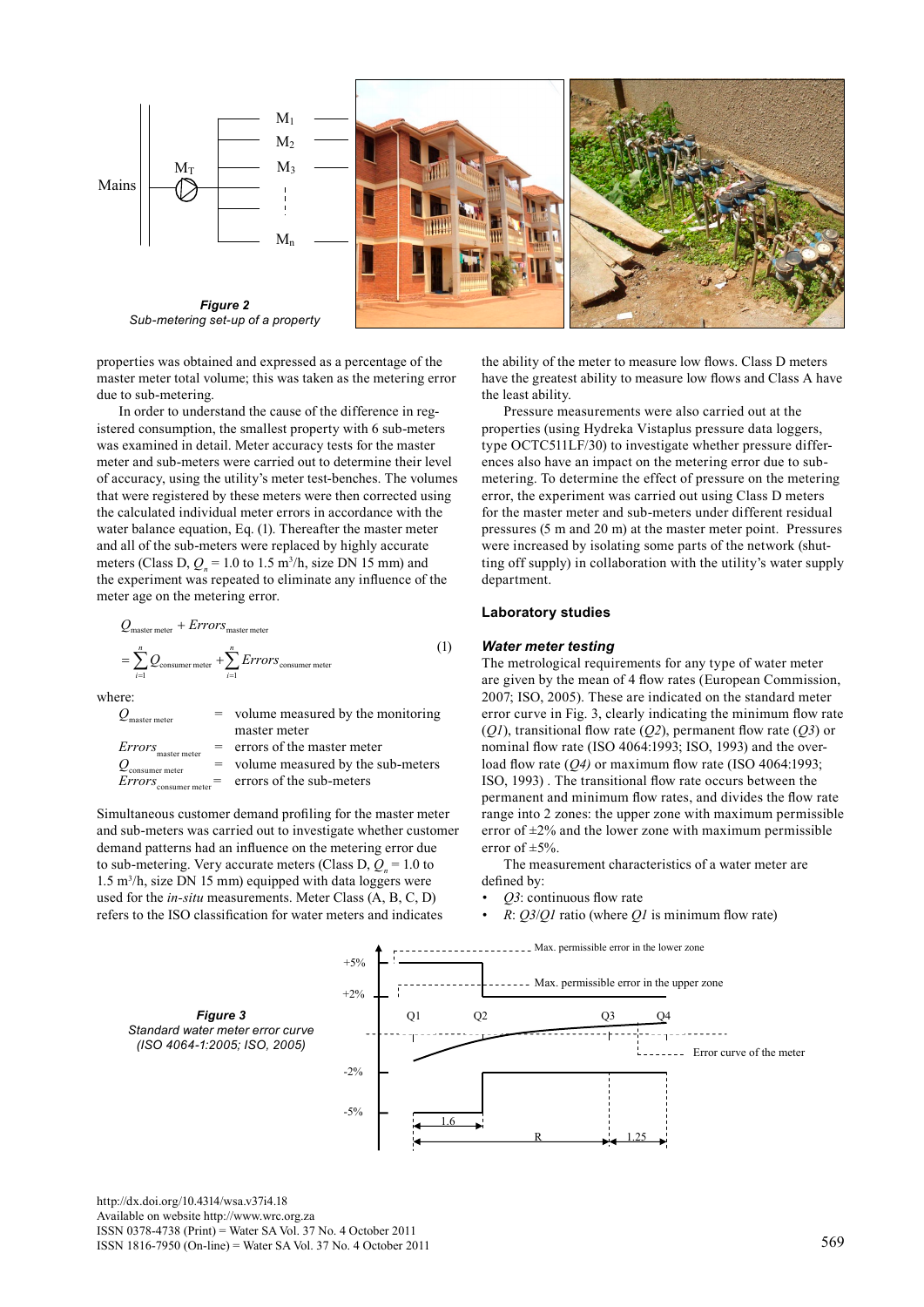

| Table 1<br>Flow test rates (ISO 4064:1993) |                |                   |                 |  |  |
|--------------------------------------------|----------------|-------------------|-----------------|--|--|
| ∣ Class                                    | Low $(\ell/h)$ | Medium $(\ell/h)$ | High $(\ell/h)$ |  |  |
| l B                                        | 31.5           | 126               | 2 8 5 0         |  |  |
|                                            | 15.8           | 23.6              | 2850            |  |  |

with secondary characteristics of:

- $Q2$ : transition flow rate defined by  $Q2/Q1=1.6$
- *Q4*: overload flow rate defined by  $Q4/Q3 = 1.25$

Meter testing was carried out using a volumetric calibration meter test-bench (Fig. 4) in accordance with ISO 4064-3:1993 (ISO, 1993) test methods and equipment. The test-bench consists of a water supply feed tank, pipe works, a calibrated tank for precise volume measurement, a pressure gauge, and a reference electromagnetic water meter capable of measuring very low flow rates ( $\leq 5 \frac{\ell}{h}$ ).

The mandatory ISO 4064:1993 flow rates used for testing the different metrological classes are indicated in Table 1. Meters with equal capacity (*Q3*) will have different minimum and transitional flow rates depending on the metrological class. Since old in-service meters are being tested, the old version of the ISO standard for water meter testing is applicable. This standard (ISO-4064-3:1993; ISO, 1993) is valid for meter models approved before October 2006, until 2016 (Arregui et al., 2006b).

The problem with the ISO and EN standards is that they are defined for new meters only. In this study, the ISO and EN standards were modified to include small flow rates that are vital for studying the performance of old meters. Metrological tests for the small property sub-meters were performed at 11 different flow rates (3.75, 7.5, 15, 22.5, 30, 120, 185, 375, 750, 1 500 and  $3000 \t l/h$ ) to depict as closely as possible the customer profiles, including the meter starting flow rate  $(Q<sub>s</sub>)$ . The number of samples subjected to these 11 flow tests was limited due to the long flow times required to measure the extremely small flow rates and minimise uncertainty in the measurements.

The error *ε,* expressed as a percentage, is computed using Eq. (2).

$$
\varepsilon = \frac{V_m - V_a}{V_a} \cdot 100\tag{2}
$$

where:

 $V<sub>m</sub>$  is the measured (registered) volume  $V_a$  is the actual volume.

#### *Analysis of meter failure data*

Meter failure records in the laboratory were also examined. However, no records were kept on meter failure until 2007. The 2007-2009 failure data was lacking in detail necessary for a meaningful analysis. The data details required for analyses included:

- The meter number and make
- The date of meter installation and date of removal from service
- The billing index (totalised registered volume) at time of removal from service
- The type and cause of failure (e.g. stuck piston).

As a result, the data used for this study was the most recent data i.e. that for the 2010 calendar year.

#### **Data analysis**

Sampling and flow measurements are all subject to uncertainties, which must be computed in order to draw conclusions about the results. Data generated in this study for field and laboratory measurements were analysed using MS Excel statistical data analysis tools (Gottfried. 2007) and the ISO/IEC (2008) guide to expression of uncertainty in measurement. Meter tests were repeated twice at medium and high flow rates and 3 times at low flow rates where variability and thus uncertainty is much higher. The commonly-used data set parameters (mean, variance, standard deviation and standard error) were examined in order to quantify uncertainties.

# **Results and discussion**

#### **Impact of sub-metering on revenue water**

The results of measured revenue water for the 8 investigated properties with sub-meters are presented in Table 2. Properties PR 1331, PR 1327, PR 1619, PR 1720, PR 3016 and PR 3414 were residential apartments (2 to 6 floors); PR 3120 was singlefamily residential property with semi-detached houses and PR 2027 was a commercial complex (5 floors).

From Table 2 it is clear that there was meter under-registration on all properties apart from two (PR 1327 and 1619). The 2 exceptions had 1 common collection tank on the ground floor and a booster pump for pumping water to the various elevated

| Table 2<br>Water under-registration due to sub-metering |                         |                                       |                                              |                                             |                                      |                          |
|---------------------------------------------------------|-------------------------|---------------------------------------|----------------------------------------------|---------------------------------------------|--------------------------------------|--------------------------|
| Property<br>Reference<br>(PR)                           | Sub-<br>meters<br>(No.) | Size of<br>master<br>meter<br>(DN mm) | Total<br>sub-<br>meters<br>(m <sup>3</sup> ) | <b>Master</b><br>meter<br>(m <sup>3</sup> ) | Diffe-<br>rence<br>(m <sup>3</sup> ) | Metering<br>error<br>(%) |
| 1331                                                    | 6                       | 15                                    | 133                                          | 152                                         | $-19$                                | $-12.5$                  |
| 1327                                                    | 8                       | 15                                    | 213                                          | 203                                         | 10                                   | 4.9                      |
| 1619                                                    | 9                       | 15                                    | 714                                          | 676                                         | 38                                   | 5.6                      |
| 1720                                                    | 12                      | 20                                    | 625                                          | 898                                         | $-273$                               | $-30.4$                  |
| 3120                                                    | 18                      | 15                                    | 485                                          | 504                                         | $-19$                                | $-3.8$                   |
| 2027                                                    | 18                      | 15                                    | 4 2 7 6                                      | 5 9 6 0                                     | $-1684$                              | $-28.3$                  |
| 3016                                                    | 32                      | 20                                    | 1 1 3 8                                      | 1 3 1 2                                     | $-174$                               | $-13.3$                  |
| 3414                                                    | 34                      | 20                                    | 1 3 6 3                                      | 1692                                        | $-329$                               | $-19.4$                  |
| Mean (excluding PRs 1327 and 1619 with booster pumps)   |                         |                                       |                                              |                                             | $-18.0$                              |                          |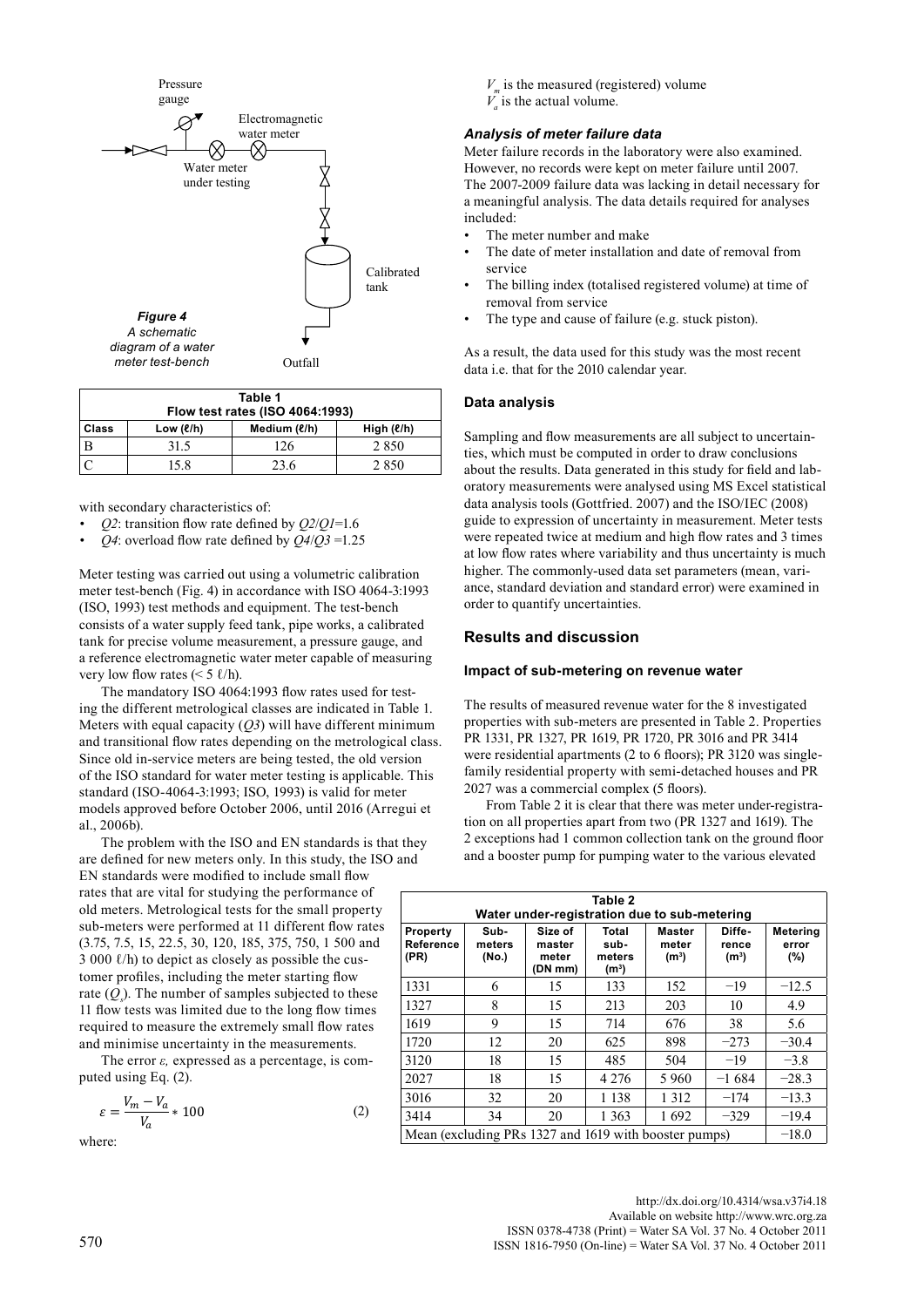storage tanks that feed different apartments. Since the booster pump was before the sub-meters' meters, it is likely to have increased flow rates to within the higher ranges of meter performance. The under-registration (metering errors) of revenue water due to the 6 sub-metered properties in Kampala city is estimated at 18%. The high variability in error values could be due to the inherent uncertainties in user flow rates and due to random errors during meter reading. Increasing the sample size of sub-metered properties and measurement precision could reduce the spread in error values. Despite these limitations, the results do provide insight into the effects of sub-metering on revenue water.

# *Influence of individual metering errors*

The experiment to determine the individual metering error due to sub-meters was carried out for a 1-month period and the results are summarised in Table 3. The metering error due to sub-metering was 53% before correcting for individual meter errors. After correcting for individual metering errors, the error reduced to 39%. The combined sub-metering error due to ageing was estimated as 14% (53% minus 39%). The sub-metering error using high-quality new Class D meters was 20%. This therefore implies that the error due to the individual sub-meters (including quality and age of meters) was 33% (53% minus 20%) for these premises.

# *Influence of pressure*

By increasing residual pressure at the property master meter from 5 m to 20 m, the water under-registration (metering error) dropped to −4%, implying that the sub-meters were actually over-registering by 4%. This confirmed the earlier assumption of over-registration for properties with booster pumps. This makes sense based on the analogy of pressure-leakage flow rate relationships used to minimise leakage in water distribution networks (Thornton et al., 2008).

Since this error value was below 5%, it was concluded that, after taking care of both errors due to individual meters and errors caused by low flows due to low network pressures, the volume measured by the monitoring master meter was equal to the sum of the sub-meter volumes (Eq. (1)).

# *Influence of demand profile*

The *in-situ* data logging results indicated that about 14.0% of the individual apartment usage was taking place at a flow rate

below 15 $\ell$ /h ( $Q_{min}$  for a 15 mm size, Class C meter,  $Q_n = 1.5$ m3 /h) and thus not recorded by the meters. Although individual sub-meters do not record these small flow rates, the master meter registers them as combined flows. For example, if each of the 6 apartments are using 10ℓ/h simultaneously, the submeters will not be able to register the flow rates but the master meter will be registering a total flow rate of 60ℓ/h with high accuracy. It is likely that other factors such as the 'ball valve effect' of the private service tanks could have amplified the metering errors of the sub-meters. Recent studies have shown that ball-valves induce very low flows through the meter thus increasing metering errors (Cobacho et al., 2008; Criminisi et al., 2009).

In Kampala service area, about 10% of total service connections (or 15 000 connections) are billed directly by submetering. Using an average annual consumption per service connection of  $240 \text{ m}^3$  and average tariff (July-June 2010) of 1 800 Ugandan Shillings (USh) per  $m<sup>3</sup>$  (or 5.5 ZAR per  $m<sup>3</sup>$ ), the annual financial loss to the utility as a result of sub-metering is conservatively estimated at USh 1.2 billion (ZAR 3.5 million). This excludes the sewerage charge component for apartments with a sewerage connection, cost of sub-meters and metering installations, cost of meter reading and billing administrative costs. Consequently, the findings of this study have policy implications for sub-metering and recommendations have been made with the aim of maximising utility revenues.

### **Meter failure analysis**

Meter failures were grouped, based on volume used, into 6 sub-groups (0-500 m<sup>3</sup>, 500-1 000m<sup>3</sup>, 1 000-2 000m<sup>3</sup>, 2 000-5 000 m<sup>3</sup>, 5 000-10 000 m<sup>3</sup> and more than 10 000 m<sup>3</sup>). Although most previous researchers (Criminisi et al., 2009; Yee, 1999) preferred to group meters by age this was not possible in this study due to inconsistent and unreliable data about the date on which meters were first installed in the field. It was preferred to use volumes which could be easily verified. In any case it is usage and not age that affects meter accuracy and it may be prudent to measure the life of a meter based on totalised register volume rather than age (AWWA, 1999; Hill and Davis, 2005; Wallace and Wheadon, 1986).

The total number of meter failures that were registered in the laboratory in the year 2010 was 10 235. Out of these, 9 891 were of size DN 15 mm, of which 9 416 were of Meter Models

| Table 3<br>Influence of meter quality and meter age                                         |                                         |                                   |                                               |                                                             |
|---------------------------------------------------------------------------------------------|-----------------------------------------|-----------------------------------|-----------------------------------------------|-------------------------------------------------------------|
| <b>Existing meters</b><br>(Average pressure at MM = 0.5 bar; private tank elevations = 7 m) |                                         |                                   |                                               | <b>Metering using</b><br><b>Class D meters</b><br>(Control) |
|                                                                                             | <b>Consumption</b><br>(m <sup>3</sup> ) | Weighted<br>meter error<br>$(\%)$ | Corrected<br>consumption<br>(m <sup>3</sup> ) | Consumption<br>(m <sup>3</sup> )                            |
| Master meter (MM)                                                                           | 19.0                                    | $-4.0$                            | 19.76                                         | 8.3495                                                      |
| Sub-meters                                                                                  |                                         |                                   |                                               |                                                             |
| 1                                                                                           | 0.3                                     | $-89.8$                           | 0.57                                          | 0.4499                                                      |
| 2                                                                                           | 0.6                                     | $-0.7$                            | 0.60                                          | 0.2132                                                      |
| 3                                                                                           | 2.0                                     | $-89.8$                           | 3.80                                          | 0.6864                                                      |
| 4                                                                                           | 4.9                                     | $-0.5$                            | 4.93                                          | 1.8009                                                      |
| 5                                                                                           | 0.7                                     | $-88.9$                           | 1.32                                          | 0.0006                                                      |
| 6                                                                                           | 0.5                                     | $-89.8$                           | 0.89                                          | 3.5122                                                      |
| Total                                                                                       | 9.0                                     |                                   | 12.11                                         | 6.6632                                                      |
| Difference                                                                                  | 10.0                                    |                                   | 7.65                                          | 1.686                                                       |
| Error                                                                                       | 53%                                     |                                   | 39%                                           | 20%                                                         |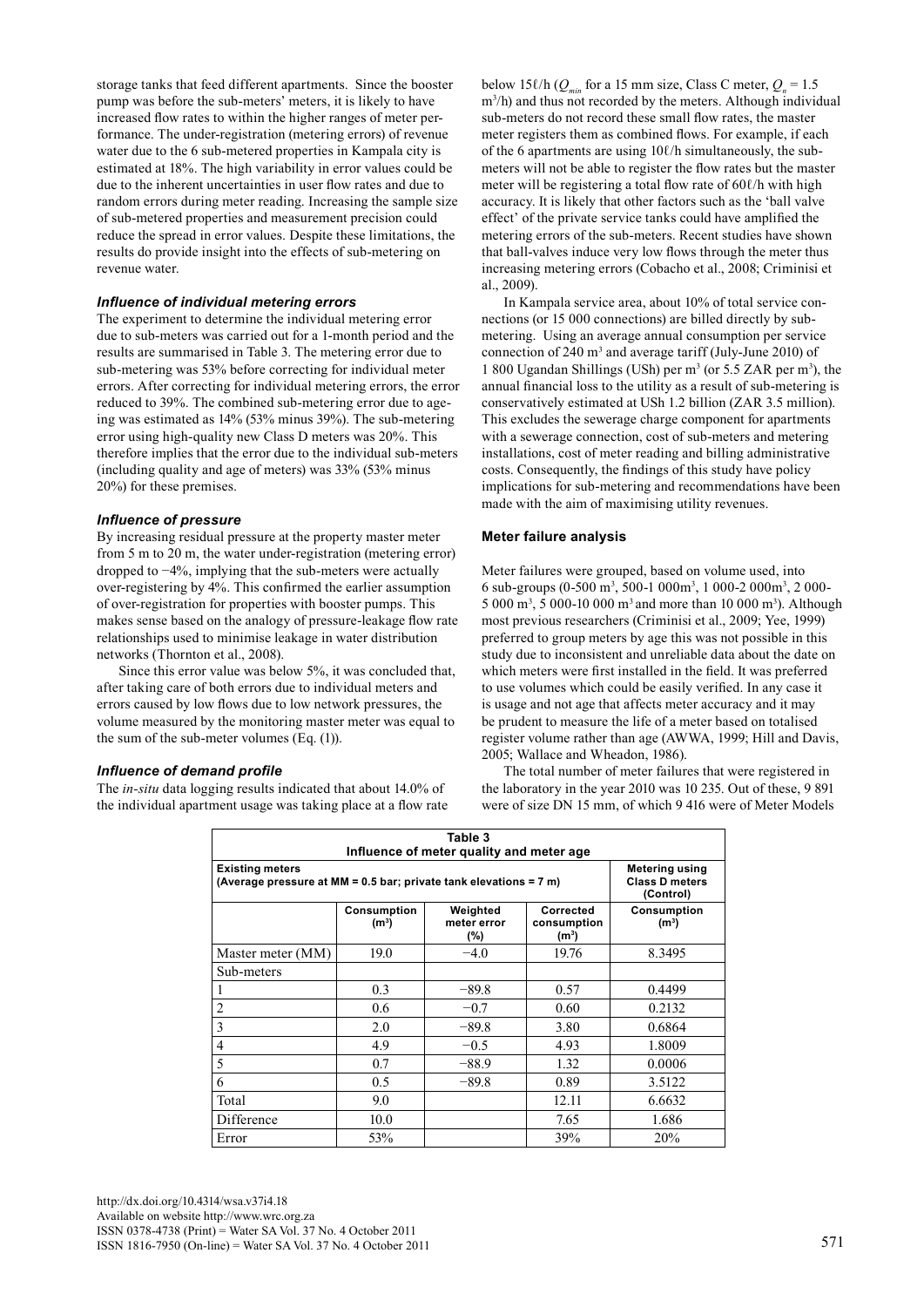| Table 4<br>Sample description for meter failures (sizes DN 15 mm) |         |         |         |  |
|-------------------------------------------------------------------|---------|---------|---------|--|
| Billing index (m <sup>3</sup> )                                   | Model 1 | Model 2 | Model 3 |  |
| $0 - 500$                                                         | 2 2 5 4 | 1878    | 104     |  |
| $500 - 1000$                                                      | 625     | 634     | 267     |  |
| $1000 - 2000$                                                     | 610     | 272     | 454     |  |
| $2000 - 5000$                                                     | 738     | 150     | 470     |  |
| $5000 - 10000$                                                    | 268     | 120     | 275     |  |
| >10000                                                            | 76      | 16      | 205     |  |

1, 2 and 3, as shown in Table 4. The number of meter failures was then used with the total number of meters (DN 15 mm) in the system to estimate the meter failure rate for the KWDN for the DN 15 mm size group. The estimated failure rate for the KWDN (DN 15 mm) meters was 0.066 failures per meter per year.

However, not all reported defective meters ended up in the meter laboratory as records from the customer billing database indicated an average of about 6 000 defective meters per month for the year 2010. The technical plumbers who service and replace defective meters are often engaged in other revenue collection related tasks. Often meters are serviced on site and information is not sent to the meter laboratory for updating the database; thus the meter failure rate estimated is rather conservative. The problem of using data from the billing database is that it does not lend itself to easy analysis. Apart from numbers, it does not provide meter failure data in cohorts of size, make, type and cause of failure. It is a billing database not designed for water meter management.

The meter failure was categorised according to type and cause of failure, as shown in Figs. 5 and 6, which was observed on disassembling the meters and from laboratory records.

From Fig. 5, it is evident that Meter Models 1 and 2 have a high frequency of failure and most are actually failing 2 to 3 months after installation or before they register 500 m<sup>3</sup>. The most common cause of meter failure is related to water quality, as shown in Fig. 6. Due to high frequency of bursts and leaks coupled with poor pipe repair practices and inadequate mains flushing, a lot of silt and other suspended particulates enter the water system and get lodged in the meter drive mechanisms (reducing gear trains and oscillating piston) halting them from moving. In addition, a system with corroded pipes operating under intermittent conditions is likely to re-suspend a lot of deposited particulates in the pipe, which compounds the meter blockage problems (Vreeburg and Boxall, 2007). Over 75% of failures were observed in volumetric (oscillating-piston) type meters (Models 1 and 2). One of the disadvantages of





oscillating piston meters is their sensitivity to suspended solids in water (Arregui et al., 2006b). Although 15 mm displacement meters (nutating disc and oscillating piston) are unrivalled for accuracy (Richards et al., 2010) and widely used in developed countries, they are not suitable for the KWDN, and, most likely, other water utilities in developing countries with similar water system characteristics. Inferential water meters are less affected because only part of the turbine is in the stream and does not get blocked up with particulates in water.

# **Estimation for water loss due to meter failure**

The estimated water loss due to meter failure in KWDN is presented in Table 5. The estimation of the average detectionreplacement/service time (DRT) for failed meters is based on the utility meter reading policy. In the case of Kampala, the meter reading cycle (MRC) is 1 month and meter failures

| Table 5<br>Estimates of water loss due to meter failure of sizes DN 15 mm |                    |            |  |  |
|---------------------------------------------------------------------------|--------------------|------------|--|--|
| <b>Description</b>                                                        | Unit               | Amount     |  |  |
| Total service connections with meter sizes of DN 15 mm                    | No.                | 141 674    |  |  |
| Connection efficiency (active/total)                                      | $\frac{0}{0}$      | 85.9       |  |  |
| Active service connections with meter sizes of DN 15 mm (MAC)             | No.                | 121 698    |  |  |
| Average water use for DN 15 mm service connection $(0)$                   | $m^3$ /year        | 240        |  |  |
| Estimated average age of DN 15 mm meters                                  | years              | 10         |  |  |
| DN 15 mm meter failure rate                                               | failure/meter-year | 0.066      |  |  |
| Detection-replacement/service time for failed meters (DRT)                | months             |            |  |  |
| Estimated unregistered water due to failure (UWF)                         | $m^3$ /year        | 160 641    |  |  |
| Non-revenue water (NRW)                                                   | $m^3$ /year        | 21 346 351 |  |  |
| % of NRW due to failure of DN 15 mm meters                                | $\frac{0}{0}$      | 0.8        |  |  |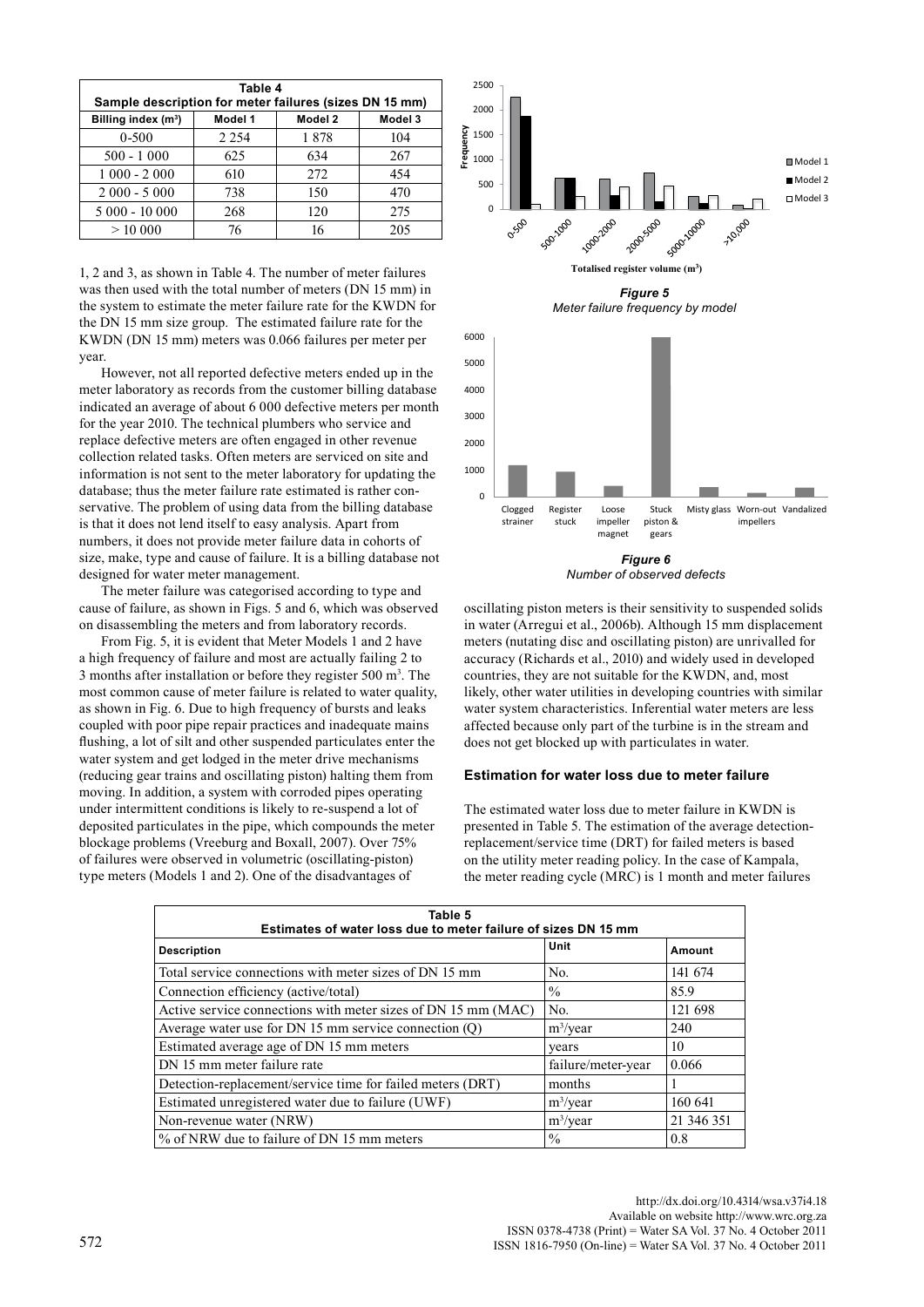would be expected to exist for 15 days, on average, and 2 weeks was a reasonable time within which to service or replace the meter. DRT in this case was estimated to be 1 month.

Meter failure for small customer meters in Kampala makes up about 1% of annual NRW (Table 4). Although a lot of resources are put in by the utility to service defective meters, the impact of these on global NRW is minimal and more proactive strategies are required for cost-effective meter maintenance and sustainable reduction of water losses.

Lund (1988) reported meter failures of 1% for newer types of meters in Seattle Water Department. The meter failure rate in Kampala is about 7 times that in Seattle, probably due to the different water system characteristics. Meter failure and accuracy are greatly influenced by the water supply system in which they are installed (Wallace and Wheadon, 1986). Research has shown that meters in developing countries are more likely to malfunction due to intermittent supply (Criminisi et al., 2009). A study carried out to evaluate residential water meter performance in the USA by the Water Research Foundation indicated that meters subjected to pulsed flows decreased in accuracy at every flow rate to a greater degree than at constant-flow operation (Bowen et al., 1991). Gokhale (2000), as cited in Butler and Memon (2006), highlights meter problems associated with intermittent supply systems as:

- Sudden variations in flow rates subject the meter mechanisms to undesirable strain
- Alternate drying and wetting of meter parts; coming into contact with water is detrimental to continued satisfactory performance of meters
- Air that enters the distribution system is forced out through the meter at the start of supply causing meters to run at excessive speeds and thus increasing 'wear and tear' of meter parts

# **Conclusions and recommendations**

Based on the analysis of performance of water meters in the KWDN, the following conclusions can be drawn:

- Sub-metering reduces utility revenue water in Kampala by 18%. This under-registration of sub-meters is due to individual ageing of sub-meters and low network pressures.
- For single-family apartments with storage elevated tanks, about 25% of water use occurred at flow rates between 0 and 35  $\ell$ /h. The high percentage of water use at very low flows, where meters are least efficient, contributes significantly to metering errors. In addition the ball-valve effect of the private elevated storage tanks magnifies this undermetering of revenue water.
- The volumetric positive displacement (piston-type) meters are not suitable for the KWDN due to the observed high failure frequency. They are probably more suitable for water networks with very good maintenance practices and no particulates in water.

# **Recommendations**

In light of the key findings of this study, the following recommendations and guidelines are proposed to address the problems of billing systems based on sub-metering:

- Utilities must promote and support sub-metering as a policy in the context of promoting water conservation, and efficient and equitable use of water
- From the utility perspective of increasing the proportion of revenue vs. non-revenue water and improving cost savings,

<http://dx.doi.org/10.4314/wsa.v37i4.18> Available on website http://www.wrc.org.za ISSN 0378-4738 (Print) = Water SA Vol. 37 No. 4 October 2011 ISSN 1816-7950 (On-line) = Water SA Vol. 37 No. 4 October 2011 573

billing of multi-family apartments and commercial complexes must be based on the master meter, as is the practice in other states and cities, such as in California, Arizona, Maryland and many others in the USA (AWWA, 2000), and in Paris, France (Nguyen, 2010)

- The property owner or his agent should pass on the charges to the tenants based on actual consumption billing via the sub-meters and an agreed-upon allocation formula
- For condominium properties, formation of home owners associations (HOA) to manage water billing payments (master meter) and allocations (sub-meters) is recommended
- Development of national guidelines and policies is necessary to regulate the rapidly growing business of sub-metering to protect all stakeholders
- Use of Unmeasured Flow Reducers (UFRs) should be promoted to enhance accuracy of sub-meters. UFRs have been reported to recover about 94% and 14% of water flows below start-up flow rate and at  $Q_{min}$ , for domestic meters (1-7 years) of Class C turbine meters and with a  $Q_{\text{max}}$  of 25 ℓ/h (Fantozzi, 2009)
- As a long-term goal, where feasible, water utilities in developing countries should strive to provide 24-hour water supply of good quality and at sufficient pressures to minimise metering errors due to sub-metering
- Further studies should be carried out on more sub-metered properties, to minimise uncertainties due to a small sample size and give confidence in the results.

Finally, the most appropriate meter recommended for the KWDN is the magnetically-driven, sealed register, velocity meter designs. In a recent research study on the accuracy of in-service water meters, undertaken at Utah State University for the Water Research Foundation (USA), the multi-jet meter was found to out-perform the single-jet meter in withstanding sand particulates in water (Barfuss, 2011). This is probably explained by the way water flow impacts on the meter turbines. Unlike the single-jet where there is direct impact on the turbine from the flow of water, in a multi-jet meter there are several points at which the water rotates the turbine. This gives a much longer life and retains accuracy as the load is evenly distributed across the turbines. This makes the multi-jet water meter more attractive for developing countries. However, this should not be generalised, as laboratory conditions are quite different from real conditions of often complex water distribution networks. In addition, meter performance varies significantly between meter manufacturers and models. The decision as to which meter is best depends on local network conditions and other policy factors involved in optimal meter replacement (Arregui et al., 2011). It is advisable for each utility to undertake pilot studies to track the evolution of different meter performances over a number of years. The pilot studies on performance of the new generation of inferential meters (single-jet and multijet) are currently on-going in the KWDN and findings will be presented in a future publication.

# **Acknowledgments**

This work was funded under the Netherlands Fellowship Program (NFP) and by the National Water and Sewerage Corporation (NWSC), Uganda. The authors are grateful to all of the staff of the Water Loss Control Section at the NWSC-Kampala Office for their support. The authors are also grateful to Maureen Hodgins of the Water Research Foundation